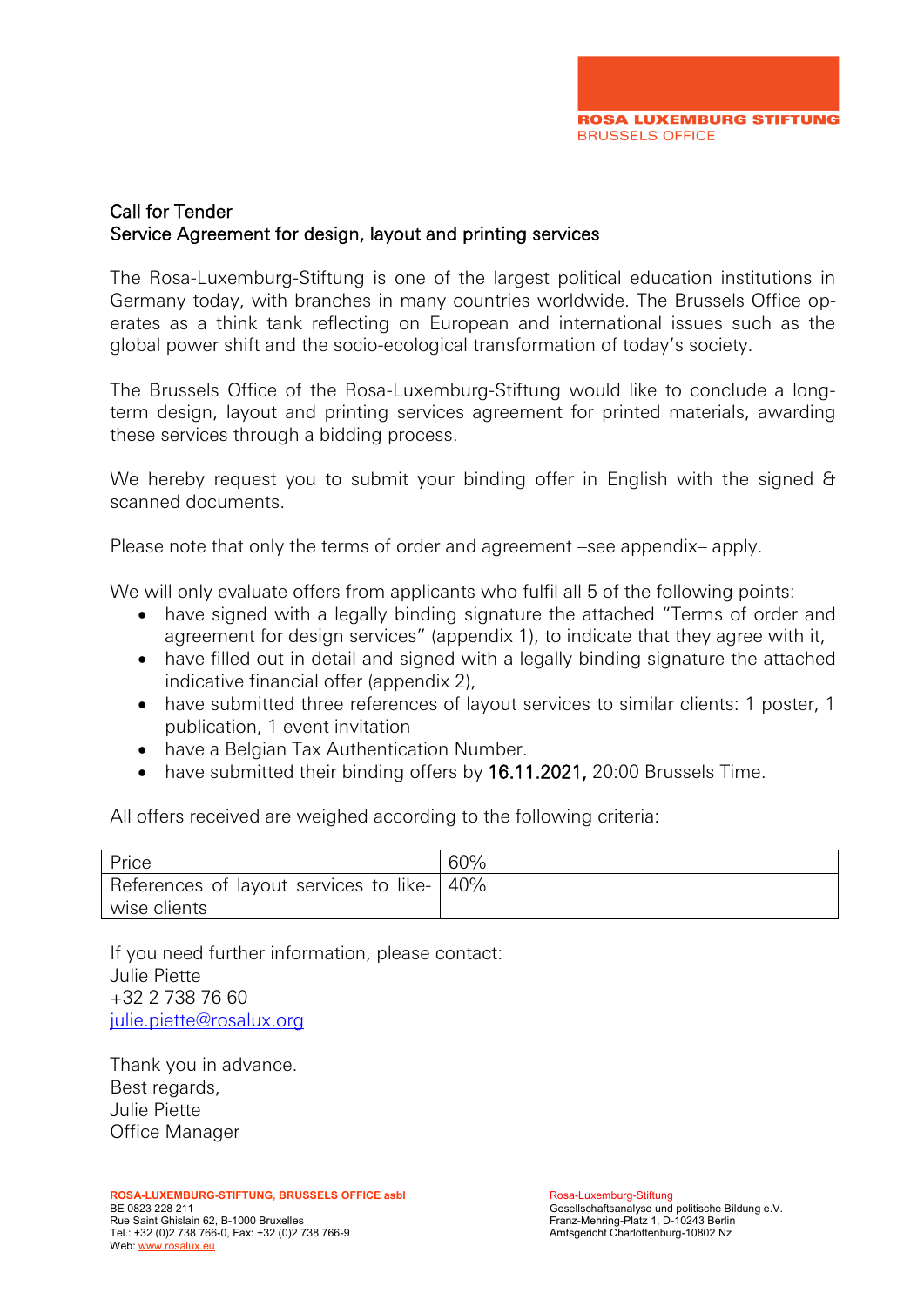

### **Appendix 1**

### Terms of order and agreement for design services

### 1. Subject matter of the general agreement

To fulfil its educational mission and the associated requirements of communications materials for use online and at conferences or other educational events, the Brussels Office of the Rosa-Luxemburg-Stiftung (referred to as "client") intends to conclude a general agreement for design, layout and printing services.

The contractual partner (referred to as "contractor") shall execute design, layout and according printing services assigned by the client. Important requirement is the timely execution of the respective orders, as well as the excellent quality of the services.

### 2. Terms and execution periods

The agreement has a term of twelve (12) months and can be tacitly extended by another twelve (12) months unless it is cancelled upon written notice at least one (1) month to the agreed term of the agreement. The maximum length of this contract is twenty-four (24) months.

The execution of the agreement starts with the placement of the first order by the client.

### 3. Estimated volume of production

The client estimates that for the term of this agreement, it will place orders for design and printing services for around 80.000€ per year.

This number is a mere estimation. Needs may be higher or lower. However, a cumulative volume of 200.000€ net over the entire term will not be exceeded. If this maximum amount is reached, this contract will automatically expire.

We cannot confirm the frequency of orders for 2022 and 2023. Orders will not be placed at once but each prior to the respective event respecting the agreed deadlines.

The client reserves the option to fall back on relevant suppliers.

### 4. Detailed description of tasks

Design and layout of brochures, flyers and other communication materials in various formats and languages and printing of the products.

Services will include the design and printing (if applicable) of:

- 1. Brochure/booklet to present the work of our office for printing and web;
- 2. Event material for printing: folder, programme, poster, lectern signage;
- 3. Publications for printing and web or web only (pdf);
- 4. Images/banners for conferences to use electronically on website and social media;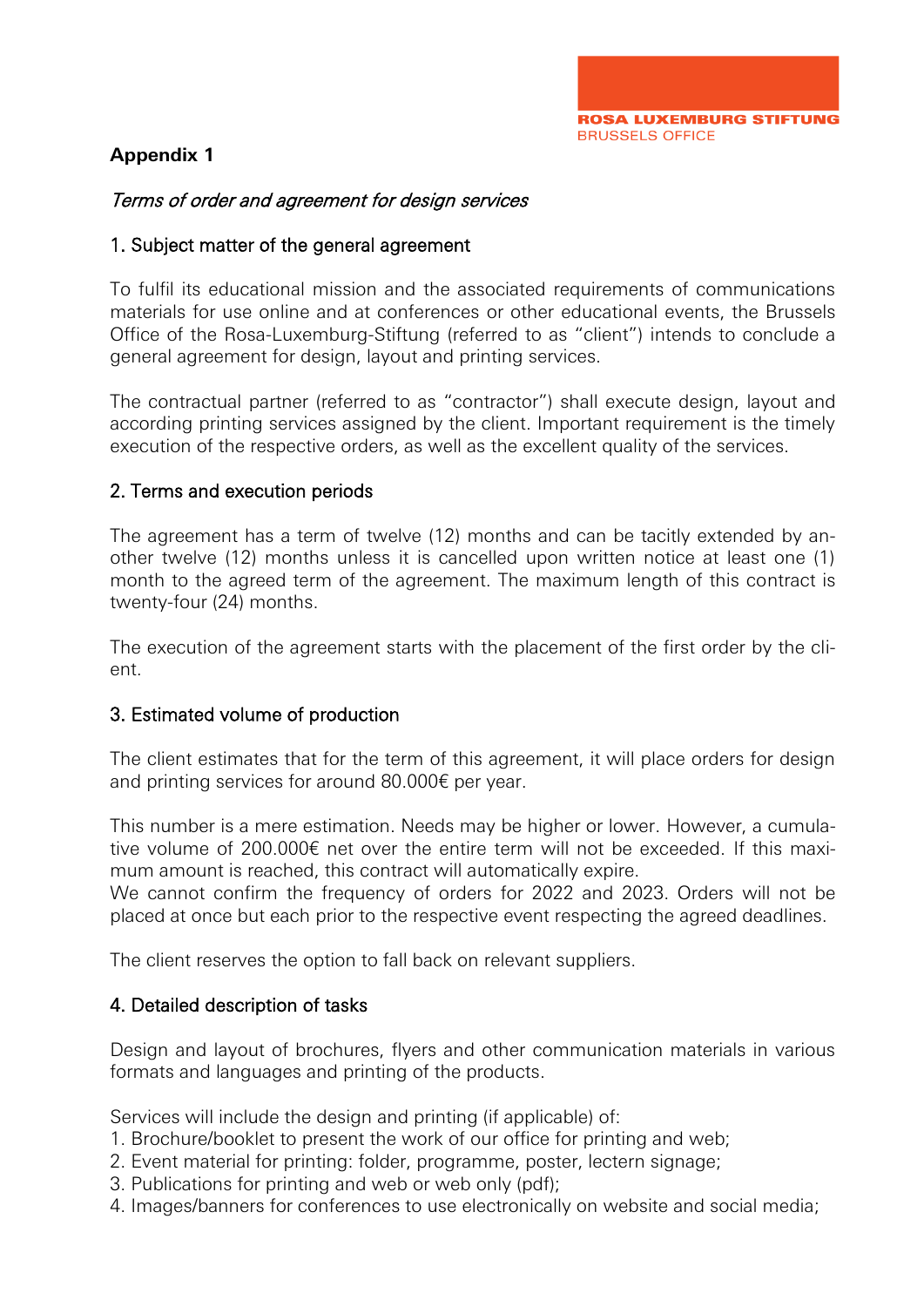5. Flyer, poster, roll-ups, banner, invitations, post-cards for events or general presentation of the office.

This list is not exhaustive.

The material is, for the bigger part, texts, with some graphs and tables; photographs and images are mainly used on covers/banners for the website and in the publications (chapter pages/illustration of content). All texts will be provided by the client after being copy-edited. Usually, no more than three correction rounds on the set text are needed. The final layout will be approved by the responsible persons of the client.

The layout needs to be done according to our style handbook, which provides information about design and layout of our different materials (see appendix 3 in a separate pdf file). Templates for works in InDesign will be provided by the client.

The focus of the client's work lies on crisis and alternatives, global power shift, dangers of free trade agreements, feminism, right-wing extremism, energy democracy, financialisation of nature/energy/commodities, sustainability and socio-ecological transformation, labour and labour unions, Left in Europe.

The contractor agrees to provide the client with ready-to-print electronic files as well as formats to use on the web. The client shall place design and layout orders between six (6) and, at the latest, 1 (one) week prior to the requested delivery date. The client shall provide detailed descriptions of the needed materials including information about the context that the materials will be used in, target group and messages to convey.

### Periods for delivery

Delivery will be made in Brussels. List of items is not exhaustive.

| $N^{\circ}$ | Description                                 | Period for delivery |
|-------------|---------------------------------------------|---------------------|
| 1.          | Design, layout and printing of booklets and | 4 weeks             |
|             | publications                                |                     |
| 1.1         | Design and layout of booklets and publica-  | 2 weeks             |
|             | tions (web only)                            |                     |
| 1.2         | Print of booklets and publications (between | 5-7 days            |
|             | 15 and 60 pages)                            |                     |
| 2.          | Design, layout and printing of event flyer  | 5-7 days            |
| 3.          | Design, layout and printing of event poster | 5-7 days            |
| 4.          | Design, layout and production of event and  | 5-7 days            |
|             | office signage                              |                     |
| 5.          | Design, layout of event programme           | 3 days              |
| 6.          | Design of images/banners for conferences    | 2 days              |
|             | to use electronically on website and social |                     |
|             | media                                       |                     |

The contractor commits to confirm each order within 2 working days by submitting a financial offer according to appendix 2.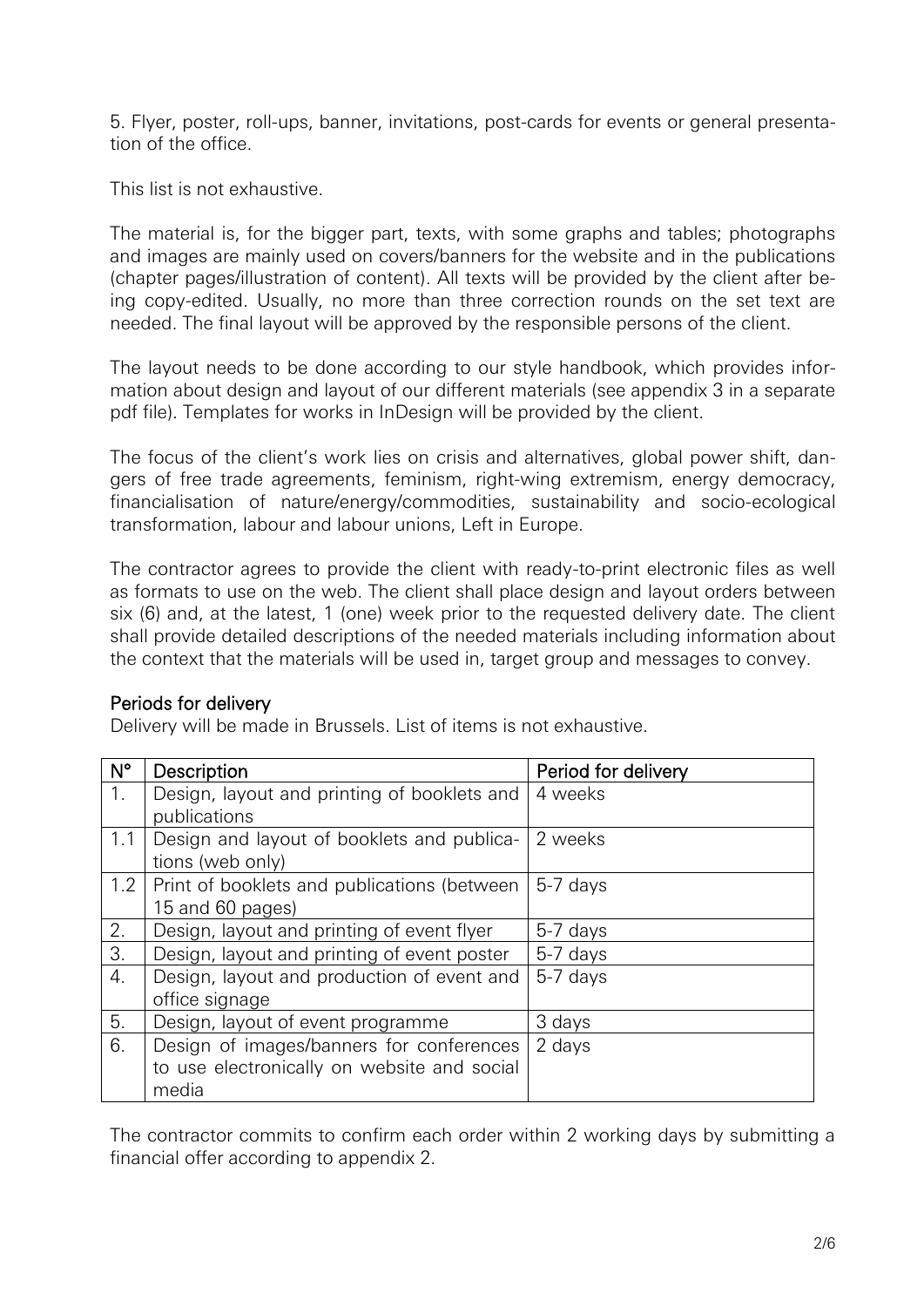The stated prices on each individual offer, after agreed upon with the client, will be binding for the particular order.

### 5. Obligations of the contractor

The contractor agrees to treat as confidential all documents, files and data received from the client or its cooperation partners concerning the respective order, and to maintain secrecy towards third parties. If the contractor is not able to carry out the assigned order, he/she shall immediately inform the client. In case that the contractor cancels the order at short notice, the contractor shall provide a substitute supplier that fulfils the criteria set out in the order description. If he/she fails to do so, the client may charge him/her fees amounting up to 25% of the order value.

### 6. Individual assignments and accounting

For individual assignments, the conditions set out under the aforementioned points shall apply. Individual assignments shall always be made in writing (by email). Questions may be discussed in advance orally. By submitting a binding offer, the contractor agrees to the aforementioned terms of agreement.

The remuneration is due after delivery and invoicing. Invoices are to be addressed to the client (by mail: *invoices.brussels@rosalux.org*) and have to contain all legal information, the delivery date as well as the sales tax identification number of the client, BE 0823.228.211. The client pays through bank transfers.

### 7. Liability

The contractor's liability for breach of contractual obligations towards the client is limited to intention and gross negligence.

## 8. Copyrights

The client shall have the right to any and all working results protected by copyright law. Upon completion of the mandate the utilization right shall pass on to the client. The remuneration paid shall compensate for any and all copyright claims of the contractor.

Regarding third parties' copyrights of photos and designs: the client is using Common Creative material, and the contractor needs to align with this choice. In case that the contractor wants to include copyrighted material in designs, the following needs to be stated in written form:

- the intention to the client,
- the source/owner of the copyrighted material,
- the cost for the use of the particular material.

The client, after consulting with the contractor, will decide whether or not the particular copyrighted material will be used and cover the costs of the copyrights. In case that the contractor uses copyrighted material without having informed the client as de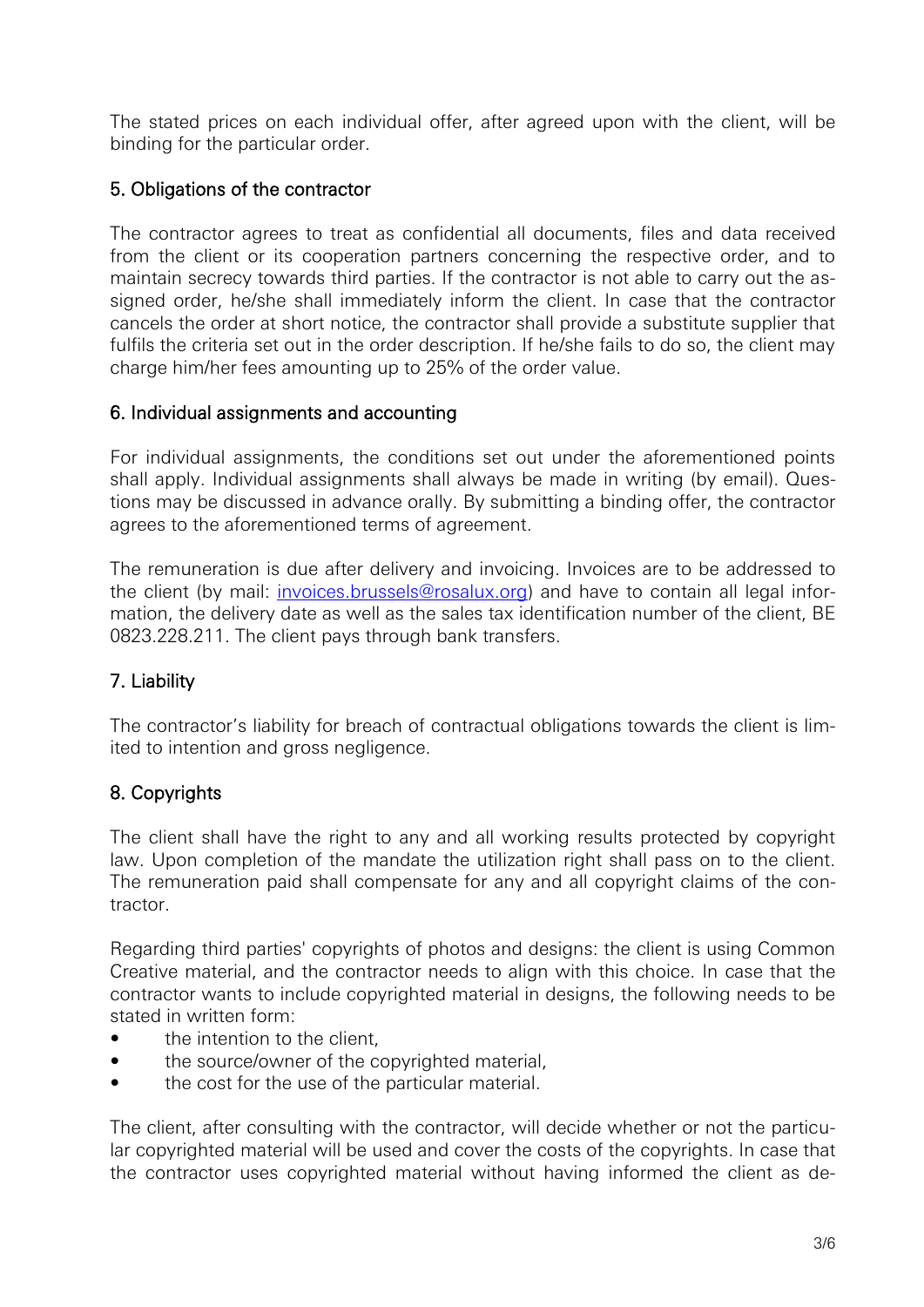scribed above and without having covered the copyright costs, he/she is exclusively responsible for any and all copyright claims of the owner of the copyrighted material.

### 9. Status and miscellaneous

The contractor is responsible for the tax treatment of the agreed remuneration. As a precaution, the client advises that he is obliged by Belgian law to report both the identity and the amount concerning every charge to the Belgian tax authorities not later than March 31st of the following year.

The placing of an order by the client to the contractor constitutes a binding agreement.

Modifications and amendments to this agreement shall be made in writing. Should individual provisions of the agreement become invalid, this will not affect the validity of the remaining provisions.

The contractor shall ensure that all persons entrusted by him/her with the fulfilment of contractual obligations carefully observe statutory regulations on data protection, and refrain from forwarding information, unless it is evident, received from the client to third parties or use it otherwise.

The language of communication with our office is German or English.

#### 10. Jurisdiction

The municipal or district court Brussels shall have jurisdiction over legal disputes arising from this service agreement, its termination and liquidation.

Date /signature of the client Date/signature of the contractor

Anna Schröder Rosa-Luxemburg-Stiftung, Brussels Office Head of Office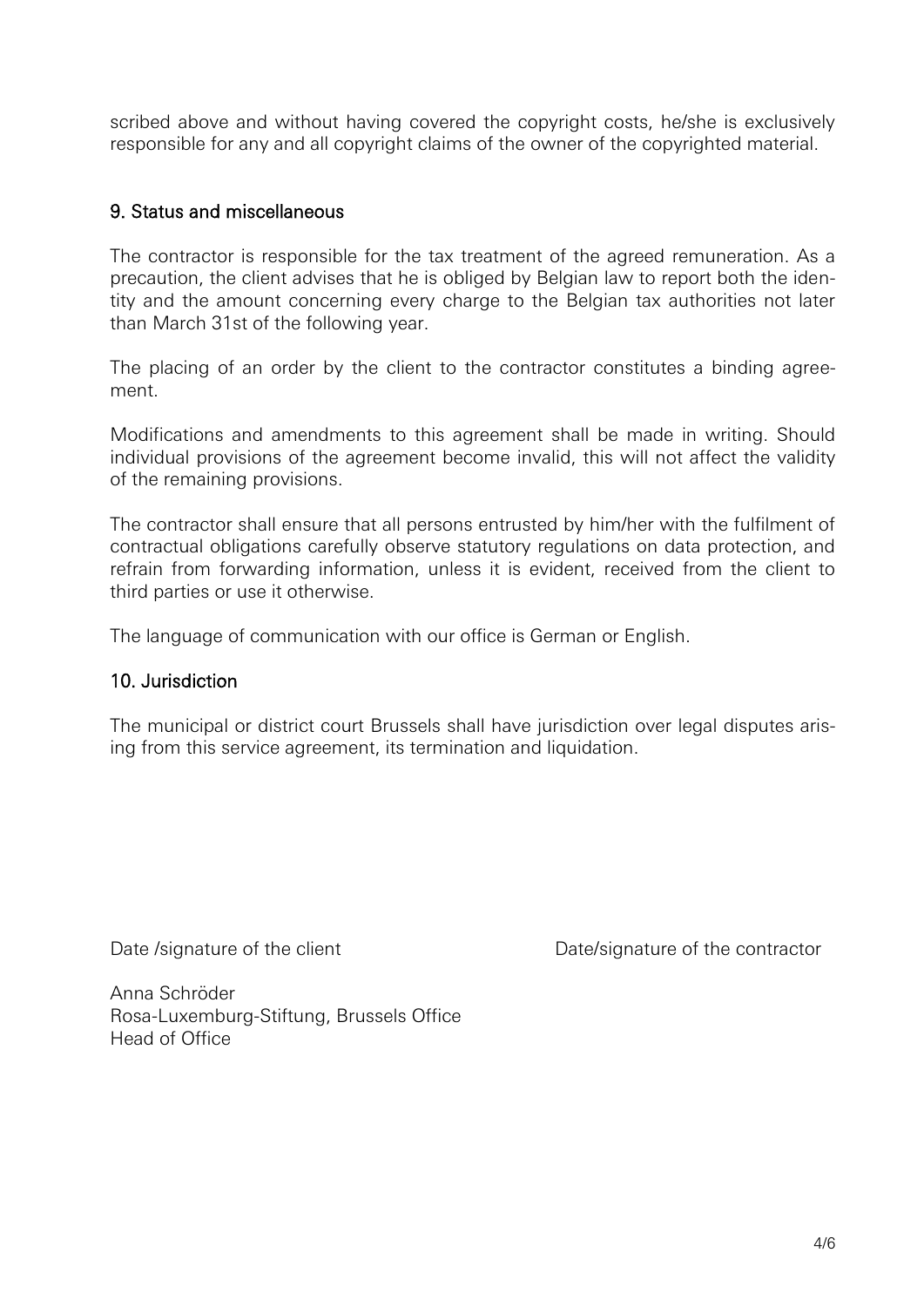# **Appendix 2**

| $N^{\circ}$ | Detailed description of order                   | Price (excl. VAT)             |
|-------------|-------------------------------------------------|-------------------------------|
| 1.          | Brochures and booklets for web publication and  | Please fill in the individual |
|             | print.                                          | positions hereunder:          |
|             | Format 16x22cm closed                           |                               |
|             | Color mode CMYK                                 |                               |
|             | Pages: front and back cover, 40 inner pages     |                               |
|             | Paper: Offset, cover pages 250gr, inside pages  |                               |
|             | 120 <sub>gr</sub>                               |                               |
|             |                                                 |                               |
| Ι.          | Research and design of 3 cover versions         |                               |
|             |                                                 |                               |
| $\prod$ .   | Layout/per hour                                 |                               |
|             |                                                 |                               |
| III.        | Text setting per page                           |                               |
|             |                                                 |                               |
| IV.         | 3 waves of corrections (on the basis of a copy- |                               |
|             | edited text that has been delivered before lay- |                               |
|             | out and text setting)                           |                               |
|             |                                                 |                               |
| V.          | Printing of 500 copies                          |                               |
|             |                                                 |                               |
| VI.         | Printing of 1.000 copies                        |                               |
|             |                                                 |                               |
| VII.        | Printing of 5.000 copies                        |                               |
|             |                                                 |                               |
| 1.1         | Cost for additional language version of the     | Please fill in the individual |
|             | same type of publication                        | positions hereunder:          |
|             |                                                 |                               |
| I.          | Adaption of original cover (different color     |                               |
|             | scheme for different languages)                 |                               |
|             |                                                 |                               |
| $\prod$ .   | Layout/per hour                                 |                               |
|             |                                                 |                               |
| III.        | Text setting per page                           |                               |
| IV.         | 3 waves of corrections (on the basis of a copy- |                               |
|             | edited text that has been delivered before lay- |                               |
|             | out and text setting)                           |                               |
|             |                                                 |                               |
| V.          | Printing of 500 copies                          |                               |
|             |                                                 |                               |
| VI.         | Printing of 1.000 copies                        |                               |
|             |                                                 |                               |
| VII.        | Printing of 5.000 copies                        |                               |
|             |                                                 |                               |
| 2.          | Layout of folder for conference materials (size |                               |
|             | 30,5x22 cm folded): color mode CMYK             |                               |